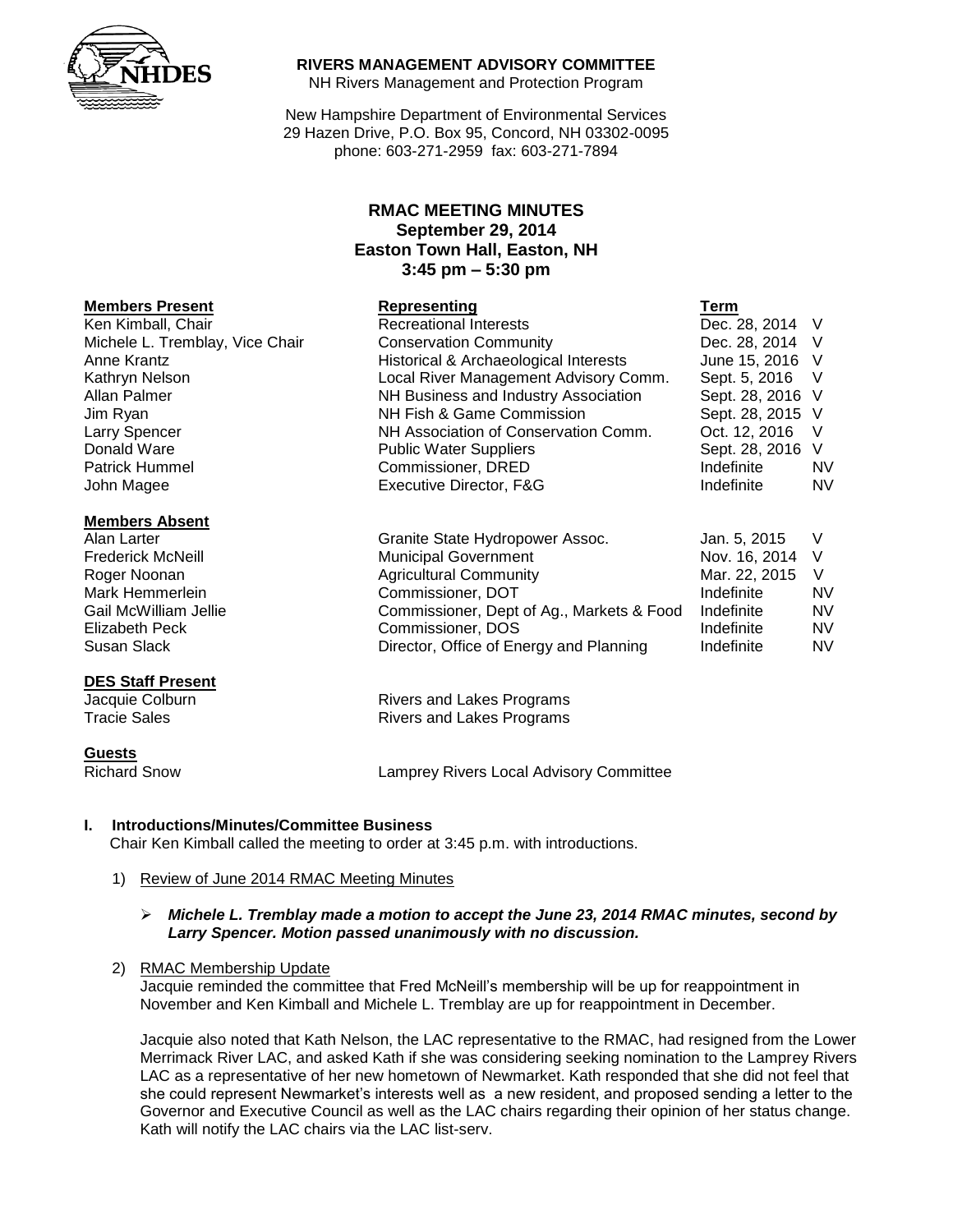## **II. Proposed Changes to RSA 483**

1) Review of the Proposed Statutory Changes

Chair Kimball suggested discussing the 3 outstanding items remaining from the June meeting before reviewing the additional changes proposed by DES since June. Following the procedure used at the prior two meetings for this topic, Chair Kimball recommended that all of the changes to the statute be approved together by the RMAC, rather than line-by-line. Changes highlighted in yellow on the *9/29/2014 version of the RSA 483 Mark-up* were agreed upon by the RMAC at the May and June meetings.

Referring to the *9/29/2014 version of the RSA 483 Mark-up*:

RSA 483:4

 Definition of "River drainage basin" approved as proposed. Rivers program staff explained that the proposed definition largely maintained the existing basin definition but eliminated the ambiguous use of the "Coastal" watershed.

RSA 483:9-a, 9-aa, and 9-b

 Provision for adequate fish passage if determined necessary by Fish and Game Dept. discussed. John Magee noted that while the new language was not an issue from the NHF&G staff perspective, he said that the F&G Commission tells the F&G Department what position to take on legislation, and he did not know if the Commission would have an opinion on this new language. Magee thought this text would only apply to new FERC-regulated hydroelectric dams, and that F&G can already request fish passage as part of the FERC license process and 401 certification process. He added that this text is similar to the FERC law, but could be used to require fish passage if FERC did not. A decision on this revision was tabled until Jim Ryan could consult with the F&G Commission for a decision.

#### RSA 483:15

- Dick Snow, Chair of the Lamprey LAC, passed out a letter to RMAC members indicating that LRAC was undecided about the proposal to remove the Shoreland Act exemption from the 1<sup>st</sup> through 3<sup>rd</sup> order rivers in the Lamprey watershed. Snow noted that the LAC was concerned about the impact of removing the exemption versus the benefits to water quality, and about the additional work required to review more shoreland permits. He was also concerned about towns that might have more stringent requirements. Chair Kimball commented that the RMAC does not have much time left for LRAC to consider this change, but also does not want to remove the exemption without LRAC's support. Vice Chair Tremblay noted that the original exemption was not locally driven but imposed by a legislator. Chair Kimball concluded that the RMAC needed a 'Yes' or 'No' by the next meeting.
- The Oyster River LAC sent a letter to RMPP staff stating that they would like to have the Shoreland Act exemption removed from the  $1<sup>st</sup>$  through  $3<sup>rd</sup>$  order portions of the Oyster River.

## *Additional changes proposed by DES*:

RSA 483:8

 Tracie Sales pointed out that the current wording of the proposed 483:8 VII-a regarding disposal of state owned property in a river corridor would give the RMAC jurisdiction over SLRs throughout designated river corridors, which was inconsistent with the relocation of this language from stateowned properties described in long range plans to state-owned properties described in corridor management plans. As no one had revised language to suggest immediately, it was decided that a group consisting of Michele L. Tremblay, Kath Nelson, John Magee, and Tracie would develop suggested language for the RMAC to review at the next meeting.

RSA 483:9 – 9-c

- Deletion of "level" when used with "protected instream flow level" approved where it occurs throughout.
- 483:9-c III PUC no longer has authority over hydro facilities with respect to ensuring instream flow, but the appropriate authority to replace PUC was unknown. Michele L. Tremblay will contact Joel Anderson regarding the appropriate governing body.

RSA 483:10

- Addition of "hazard mitigation" in II(k) was approved.
- Addition of phrase including "climate change" in III was not approved and will be struck.
- RSA 483:10-b Reference to RSA 483:9-aa added and approved.

RSA 483:12-a – Reference to LACs added and approved.